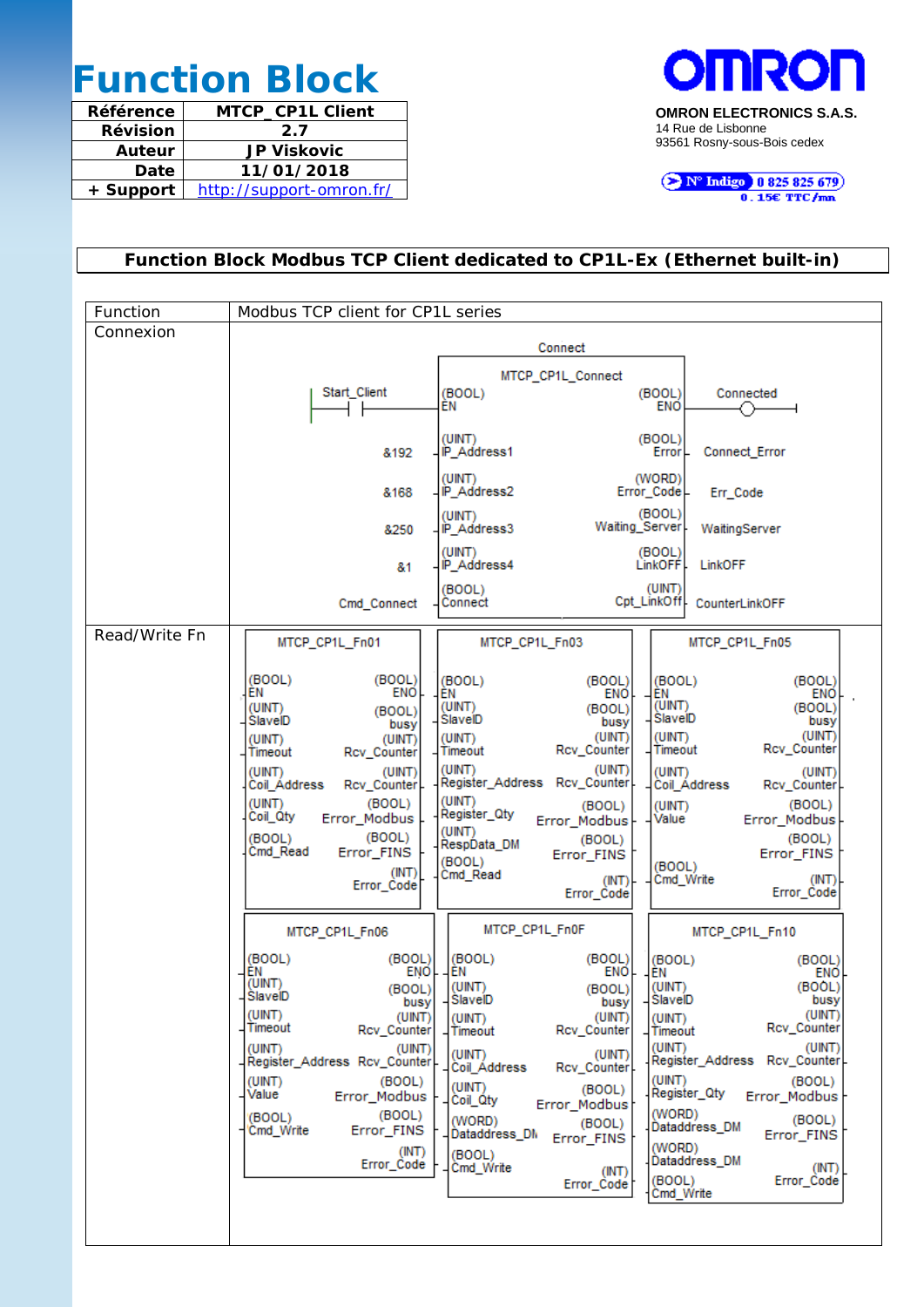| File           | MTCP_CP1L_Client.zip                    |                                          |                                        |                                                         |                                                                                  |  |
|----------------|-----------------------------------------|------------------------------------------|----------------------------------------|---------------------------------------------------------|----------------------------------------------------------------------------------|--|
| <b>PLC</b>     |                                         |                                          | - CP1L-EL, CP1L-EM (Built-in Ethernet) |                                                         |                                                                                  |  |
| Restriction of | The FB use socket n° 1 and TCP port 502 |                                          |                                        |                                                         |                                                                                  |  |
| use            | Execution time is 30ms minimum          |                                          |                                        |                                                         |                                                                                  |  |
|                |                                         |                                          |                                        |                                                         |                                                                                  |  |
| Conditions of  |                                         |                                          |                                        |                                                         | The FB Modbus TCP client provides some read/write features in accordance with    |  |
| use            |                                         |                                          |                                        | the specifications defined by the Modbus organization.  |                                                                                  |  |
|                |                                         |                                          |                                        |                                                         |                                                                                  |  |
|                |                                         |                                          |                                        |                                                         | The Modbus TCP Client function block is offered 'as is' and may serve as a basis |  |
|                | for development.                        |                                          |                                        |                                                         |                                                                                  |  |
|                |                                         |                                          |                                        |                                                         | Users should previously test its adequacy to the final application.              |  |
|                |                                         |                                          |                                        |                                                         | Omron could not be held responsible in case of malfunction.                      |  |
| Principe       |                                         |                                          |                                        |                                                         | The function block MTCP_CP1L_Connect establish the connection to a remote        |  |
|                |                                         |                                          |                                        | Modbus TCP server when Connect input is activated.      |                                                                                  |  |
|                |                                         |                                          |                                        | When Connect is released, the FB disconnect the socket. |                                                                                  |  |
|                |                                         |                                          |                                        |                                                         | ENO output should be used to allow execution of read/write FB via the EN input.  |  |
|                | disconnection occurs.                   |                                          |                                        |                                                         | The FB MTCP_CP1L_Connect manage re-connection when accidental                    |  |
|                |                                         |                                          |                                        |                                                         | If the disconnection is longer than 2mn, the FB will force close the socket.     |  |
|                |                                         |                                          |                                        |                                                         | Output LinkOFF signal that the Ethernet Link is disconnected                     |  |
|                |                                         |                                          |                                        |                                                         |                                                                                  |  |
|                |                                         |                                          |                                        |                                                         |                                                                                  |  |
|                |                                         | List of read/write function provided :   |                                        |                                                         |                                                                                  |  |
|                | Code                                    | Modbus Function<br><b>Function Block</b> |                                        |                                                         |                                                                                  |  |
|                | 0x01                                    | Read coils                               |                                        |                                                         | MTCP_CP1L_Fn01                                                                   |  |
|                | 0x03                                    |                                          | <b>Read Holding Registers</b>          |                                                         | MTCP_CP1L_Fn03                                                                   |  |
|                | 0x04                                    |                                          | Read Input Registers                   |                                                         | MTCP_CP1L_Fn04                                                                   |  |
|                | 0x05                                    |                                          | Write Single Coil                      |                                                         | MTCP_CP1L_Fn05                                                                   |  |
|                | 0x06                                    |                                          | Write Single Register                  |                                                         | MTCP_CP1L_Fn06                                                                   |  |
|                | 0x0F                                    |                                          | Write Multiple Coils                   |                                                         | MTCP_CP1L_Fn0F                                                                   |  |
|                | 0x10                                    |                                          | Write Multiple Registers               |                                                         | MTCP_CP1L_Fn10                                                                   |  |
|                | 0x17                                    |                                          | Read Write Multiple Registers          |                                                         | MTCP_Client_Fn17                                                                 |  |
|                |                                         |                                          |                                        |                                                         |                                                                                  |  |
|                | <b>Memory Area used</b>                 |                                          |                                        |                                                         |                                                                                  |  |
|                | by the FB                               |                                          |                                        |                                                         |                                                                                  |  |
|                | Type                                    |                                          | address                                |                                                         | Description                                                                      |  |
|                | send                                    |                                          | D32500-D32506<br>Modbus request area   |                                                         |                                                                                  |  |
|                | receive                                 |                                          | D32510-D32642<br>Receive response area |                                                         |                                                                                  |  |
|                |                                         |                                          |                                        |                                                         |                                                                                  |  |
|                |                                         |                                          |                                        | Flags and commands related to CP1L socket n°1           |                                                                                  |  |
|                | <b>Type</b>                             |                                          |                                        | address                                                 | Descriptions                                                                     |  |
|                | Flags/command                           |                                          | A567 & A571                            |                                                         | More détails :                                                                   |  |
|                | Parameters                              |                                          | D 32400 - D32417                       |                                                         | Socket Service de W421                                                           |  |
|                |                                         |                                          |                                        |                                                         |                                                                                  |  |
|                |                                         |                                          |                                        |                                                         |                                                                                  |  |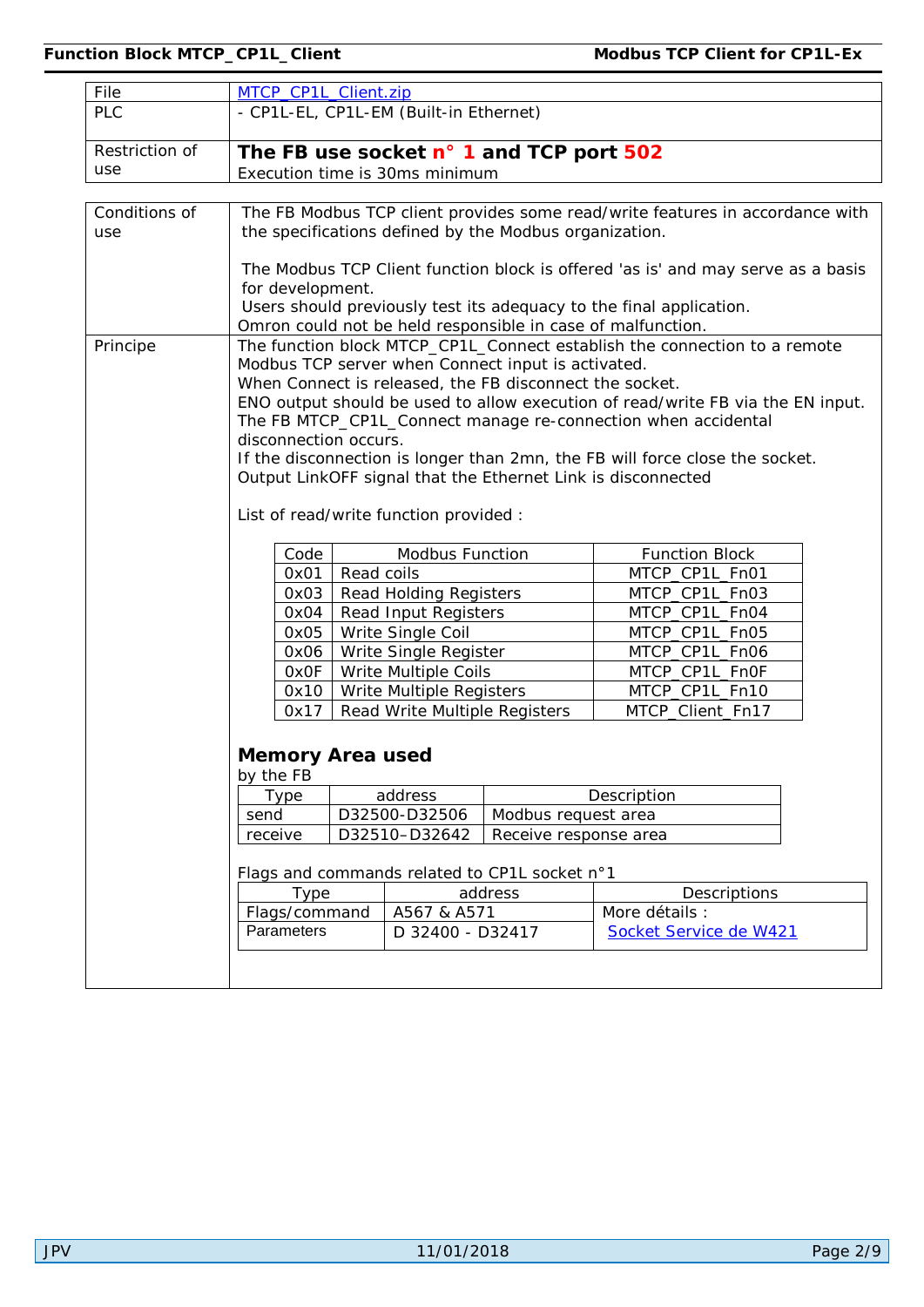#### 1- I/O variable of MTCP\_CP1L \_Connect

Input Variables

| Name        | type        | range   | Description                      |
|-------------|-------------|---------|----------------------------------|
| ΕN          | Bool        | OFF, ON | <b>FB Activation</b>             |
| IP_Address1 |             |         |                                  |
| IP_Address2 |             |         | IP Address of the server         |
| IP_Address3 | UINT        | 00 - FF | (byte $1, 2, 3, 4$ )             |
| IP_Address4 |             |         |                                  |
| Connect     | <b>Bool</b> | OFF, ON | Request to connect to the server |

#### Output Variables

| Name           | type        | Range       | Description                                            |
|----------------|-------------|-------------|--------------------------------------------------------|
| <b>ENO</b>     | <b>Bool</b> | OFF, ON     | ON : Connected to the server                           |
| Error_Modbus   | <b>Bool</b> | OFF, ON     | FINS Error flag                                        |
| Error_FINS     | <b>Bool</b> | OFF, ON     | MODBUS Error flag                                      |
| Error Code     | <b>UINT</b> | $ 0 - FFFF$ | Error Code returned by the socket switch or Modbus TCP |
|                |             |             | server (see error code list below).                    |
| Waiting_Server | <b>Bool</b> | OFF-ON      | ON: waiting for a SYNC acknowledge of the server       |
| LinkOFF        | <b>Bool</b> | OFF-ON      | ON : Ethernet link disconnected                        |
| Cpt_LinkOff    | UINT        | $0 - FFFF$  | Counter of Ethernet link disconnection                 |

#### 2- Input Variables of FB MTCP\_CP1L\_Fn01, Fn03, Fn04, Fn05, Fn06, Fn0F, Fn10 and Fn17

| MTCP_CP1L_Fn01 | type        | range      | Description                                       |
|----------------|-------------|------------|---------------------------------------------------|
| EN             | <b>Bool</b> | OFF, ON    | FB Activation (use ENO of FB Connect)             |
| UNIT_ID        | UINT        | $00 - FF$  | Unit Identifier ( $0 =$ default value -> $&255$ ) |
| Timeout        | <b>UINT</b> | $0 - FFFF$ | Timeout in 0.1s (0 : default value = $100ms$ )    |
| Coil_Address   | UINT        | $0 - FFFF$ | Address of 1rst coil                              |
| Coil_Qty       | UINT        | $O - OOFF$ | Number of coils                                   |
| Cmd_Read       | <b>Bool</b> | OFF, ON    | Read Commande                                     |

| MTCP_CP1L_Fn03<br>MTCP_CP1L_Fn04 | type        | range      | Description                                       |
|----------------------------------|-------------|------------|---------------------------------------------------|
| EN.                              | <b>Bool</b> | OFF, ON    | FB Activation (use ENO of FB Connect)             |
| UNIT_ID                          | UINT        | $OO$ - FF  | Unit Identifier ( $0 =$ default value -> $&255$ ) |
| Timeout                          | UINT        | $O - FFFF$ | Timeout in 0.1s (0 : default value = $100ms$ )    |
| Register_Address                 | UINT        | $O - FFFF$ | Address of 1rst register                          |
| Register_Oty                     | UINT        | $0 - OOFF$ | Number of registers                               |
| RespData_DM                      | UINT        | $O - FFFF$ | Destination of data (DM area)                     |
| Cmd_Read                         | <b>Bool</b> | OFF, ON    | Read Commande                                     |

| MTCP_CP1L_Fn05 | type        | range      | Description                                    |
|----------------|-------------|------------|------------------------------------------------|
| ΕN             | <b>Bool</b> | OFF, ON    | FB Activation (use ENO of FB Connect)          |
| UNIT_ID        | UINT        | $00 - FF$  | Unit Identifier ( $0 =$ default value -> &255) |
| Timeout        | UINT        | $0 - FFFF$ | Timeout in 0.1s (0 : default value = $100ms$ ) |
| Coil_Address   | UINT        | $0 - FFFF$ | Address of the coil                            |
| Value          | <b>Bool</b> | OFF, ON    | ON/OFF value of the coil                       |
| Cmd Write      | <b>Bool</b> | OFF, ON    | Write command                                  |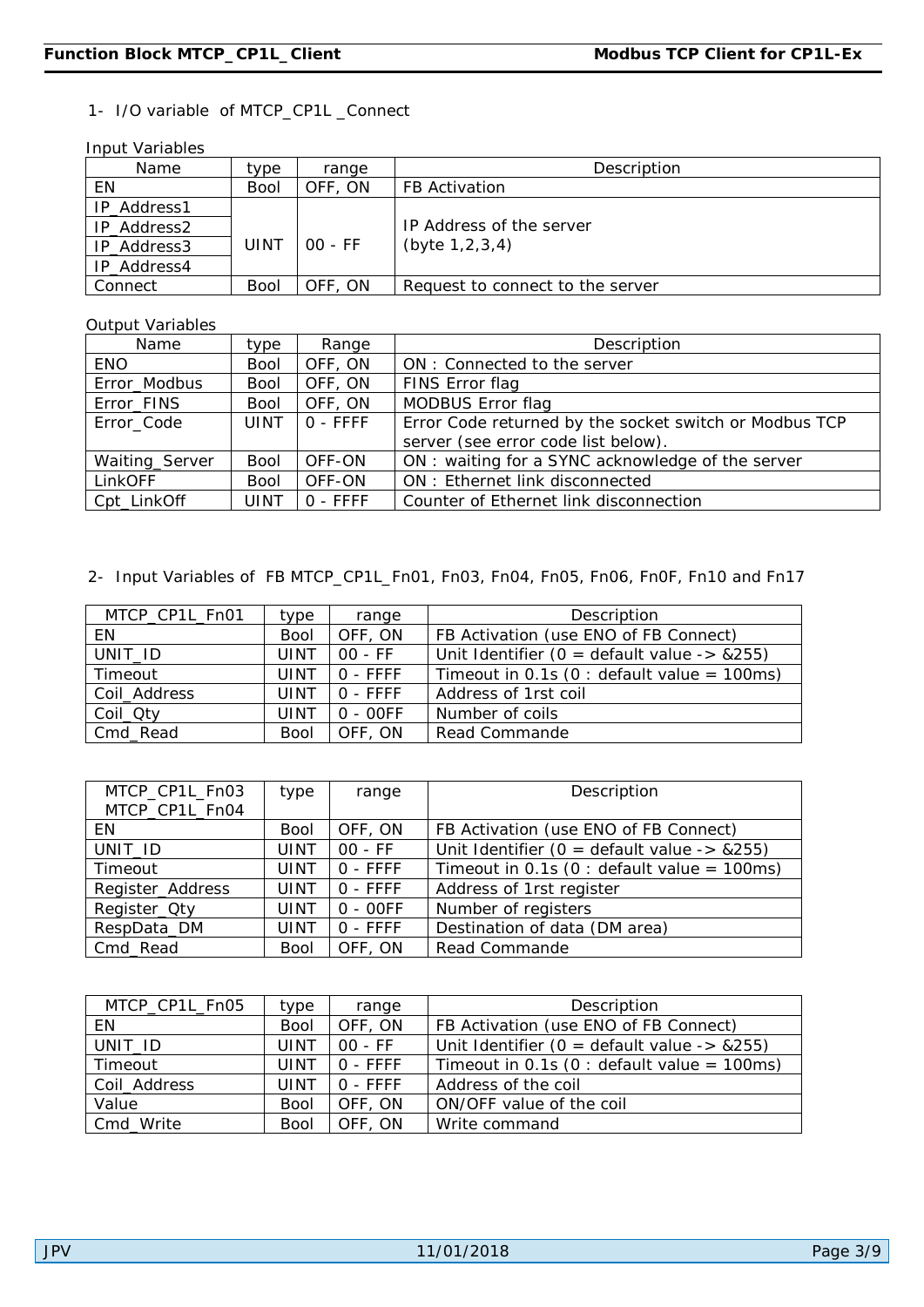| MTCP_CP1L_Fn06   | type        | range      | Description                                    |
|------------------|-------------|------------|------------------------------------------------|
| EN.              | <b>Bool</b> | OFF, ON    | FB Activation (use ENO of FB Connect)          |
| UNIT_ID          | <b>UINT</b> | $00 - FF$  | Unit Identifier ( $0 =$ default value -> &255) |
| Timeout          | <b>UINT</b> | $0 - FFFF$ | Timeout in 0.1s (0 : default value = $100ms$ ) |
| Register_Address | <b>UINT</b> | O - FFFF   | Address of the register                        |
| Value            | <b>UINT</b> | O - FFFF   | Value to write                                 |
| Cmd_Write        | <b>Bool</b> | OFF, ON    | Write command                                  |
|                  |             |            |                                                |
| MTCP_CP1L_Fn0F   | type        | range      | Description                                    |
| <b>EN</b>        | <b>Bool</b> | OFF, ON    | FB Activation (use ENO of FB Connect)          |
| UNIT_ID          | <b>UINT</b> | $00 - FF$  | Unit Identifier ( $0 =$ default value -> &255) |
| Timeout          | <b>UINT</b> | O - FFFF   | Timeout in 0.1s (0 : default value = 100ms)    |
| Coil_Address     | <b>UINT</b> | O - FFFF   | Address of 1rst coil                           |
| Coil_Qty         | <b>UINT</b> | $0 - OOFF$ | Number of coil to write                        |
| DataAddress_DM   | <b>UINT</b> | $0 - FFFF$ | Source of data (DM area)                       |
| Cmd_Write        | <b>Bool</b> | OFF, ON    | Read Command                                   |
|                  |             |            |                                                |
| MTCP_CP1L_Fn10   | type        | range      | Description                                    |
| <b>EN</b>        | <b>Bool</b> | OFF, ON    | FB Activation (use ENO of FB Connect)          |
| UNIT_ID          | <b>UINT</b> | $00 - FF$  | Unit Identifier ( $0 =$ default value -> &255) |
| Timeout          | <b>UINT</b> | $0 - FFFF$ | Timeout in 0.1s (0 : default value = 100ms)    |
| Register_Address | <b>UINT</b> | $0 - FFFF$ | Address of 1rst register                       |
| Register_Oty     | <b>UINT</b> | $0 - OOFF$ | Number of registers                            |
| DataAdress_DM    | <b>UINT</b> | 0 - FFFF   | Source of data (DM area)                       |
| Cmd_Write        | <b>Bool</b> | OFF, ON    | Write command                                  |
|                  |             |            |                                                |
| MTCP_CP1L_Fn17   | type        | range      | Description                                    |
| EN               | <b>Bool</b> | OFF, ON    | FB Activation (use ENO of FB Connect)          |

| $IVI\cup F\_C F I L\_FII I I$ | ιγμσ        | ranye      | <b>DESCRIPTION</b>                             |
|-------------------------------|-------------|------------|------------------------------------------------|
| EN                            | <b>Bool</b> | OFF, ON    | FB Activation (use ENO of FB Connect)          |
| UNIT_ID                       | UINT        | $00 - FF$  | Unit Identifier ( $0 =$ default value -> &255) |
| Timeout                       | <b>UINT</b> | $O - FFFF$ | Timeout in 0.1s (0 : default value = 100ms)    |
| Reg_Address_Read              | <b>UINT</b> | $0 - FFFF$ | Address of 1rst register                       |
| Reg_Qty_Read                  | UINT        | $0 - OOFF$ | Number of registers                            |
| RespData_DM                   | UINT        | $0 - FFFF$ | Destination of data (DM area)                  |
| Reg_Address_Write             | <b>UINT</b> | $0 - FFFF$ | Address of 1rst register                       |
| Reg_Qty_Write                 | UINT        | $0 - OOFF$ | Number of registers                            |
| Data_Adress_DM                | UINT        | $0 - FFFF$ | Source of data (DM area)                       |
| Cmd_Send                      | <b>Bool</b> | OFF, ON    | Send the ReadWrite Command                     |

#### 3- Output Variables of FB MTCP\_CP1L\_Fn01, Fn03, Fn05, Fn06, Fn0F et Fn10

| Name         | type        | Range      | Description                                      |
|--------------|-------------|------------|--------------------------------------------------|
| <b>ENO</b>   | <b>Bool</b> | OFF, ON    | ON when read/write succeed                       |
| <b>Busy</b>  | <b>Bool</b> | OFF, ON    | ON during execution of the FB.                   |
|              |             |            | Use this flag to avoid simultaneous execution of |
|              |             |            | several FB MTCP_CP1L_Fnxx                        |
| Rcv_Counter  | UINT        | $0 - FFFF$ | Reception counter                                |
| Error_Modbus | <b>Bool</b> | OFF, ON    | FINS Error flag                                  |
| Error_FINS   | <b>Bool</b> | OFF, ON    | MODBUS Error flag                                |
| Error_Code   | <b>UINT</b> | $0 - FFFF$ | Error Code returned by the socket switch or      |
|              |             |            | Modbus TCP server (see error code list below).   |
| Timeout      | <b>Bool</b> | OFF, ON    | Timeout                                          |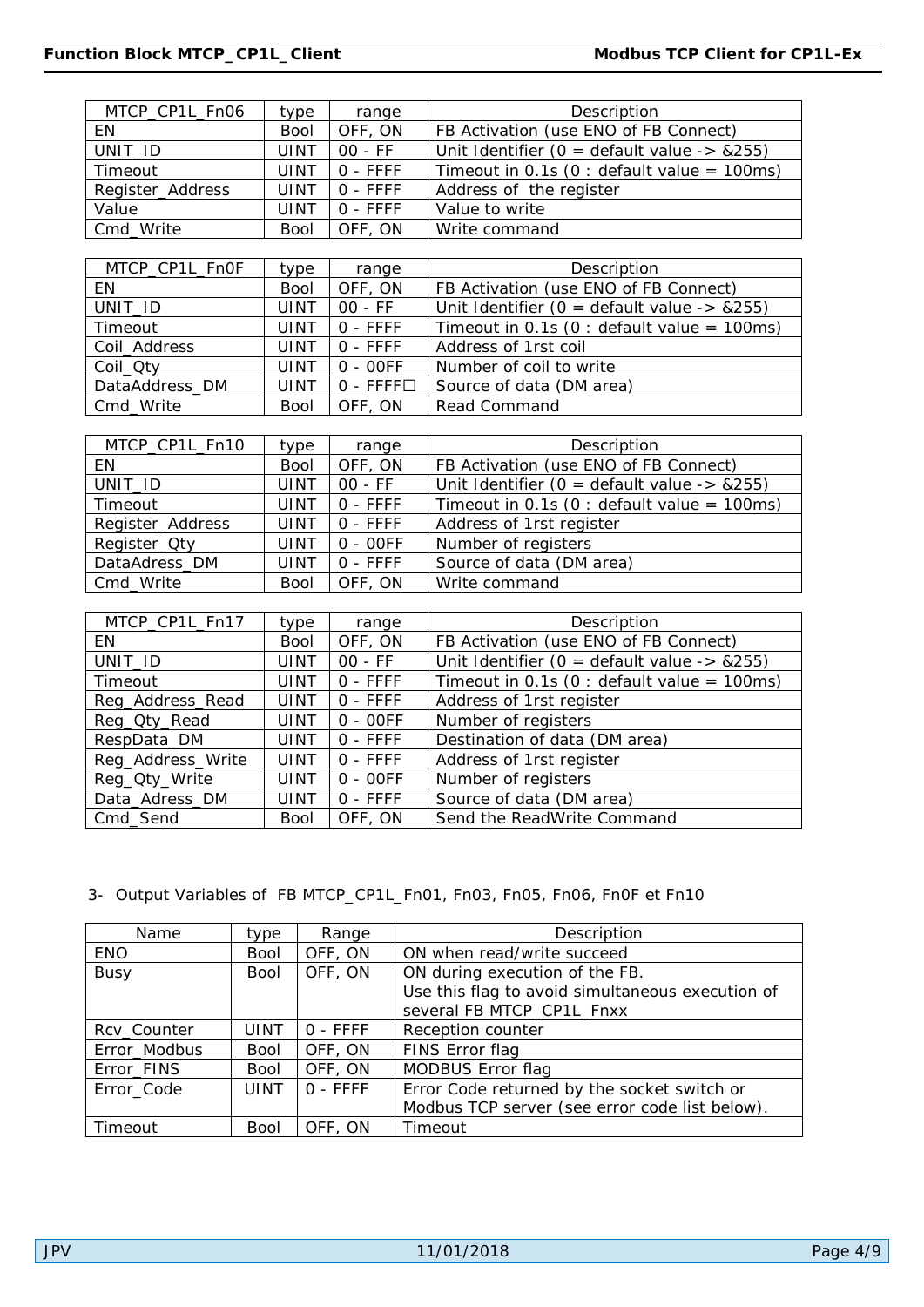Error Code returned by the Modbus TCP server (Modbus exception response)

| Code | Description                 |
|------|-----------------------------|
| 0001 | <b>ILLEGAL FUNCTION</b>     |
| 0002 | <b>ILLEGAL DATA ADDRESS</b> |
| 0003 | <b>ILLEGAL DATA VALUE</b>   |

Error Code returned by the TCP Socket switch OpenActive, Send and Receive

| 2607 | Socket already in use                                                           |
|------|---------------------------------------------------------------------------------|
| 0302 | CPU Unit error: cannot execute                                                  |
| 1100 | Number bytes to send/receive not in allowed range                               |
| 1101 | The area designation of the Send/Receive Data address is not in allowable range |
| 1103 | The bit number in the Send/Receive data address is not in allowable range       |
| 110C | Request switch turned ON during other processing                                |
| 220F | Specified socket is already processing a SEND request                           |
| 2210 | The specified socket is not connected                                           |
| 2211 | Unit is busy: cannot execute                                                    |
| 2606 | Specified socket is already open as UDP socket                                  |
| 2607 | Specified socket service parameter area is already being used by another socket |
| 0020 | Connection with remote socket broken during Send (EPIPE)                        |
| 003E | Internal buffer cannot be obtained due to high reception trafic                 |
| 0045 | Error in communication with remote node                                         |
| 004B | Error communication with remote node (again)                                    |
| 004E | Remote IP address parameter error (ET unreach)                                  |
| 0051 | Remote IP address parameter error (Host unreach)                                |
| 0053 | Error communication with remote HOST                                            |
| 0080 | Receive request Timed out                                                       |
| 0081 | Specified socket was closed during receive processing                           |

See more details:

[http://support-omron.fr/pdf/ErrCode\\_CP1L\\_Socket.pdf](http://support-omron.fr/pdf/ErrCode_CP1L_Socket.pdf)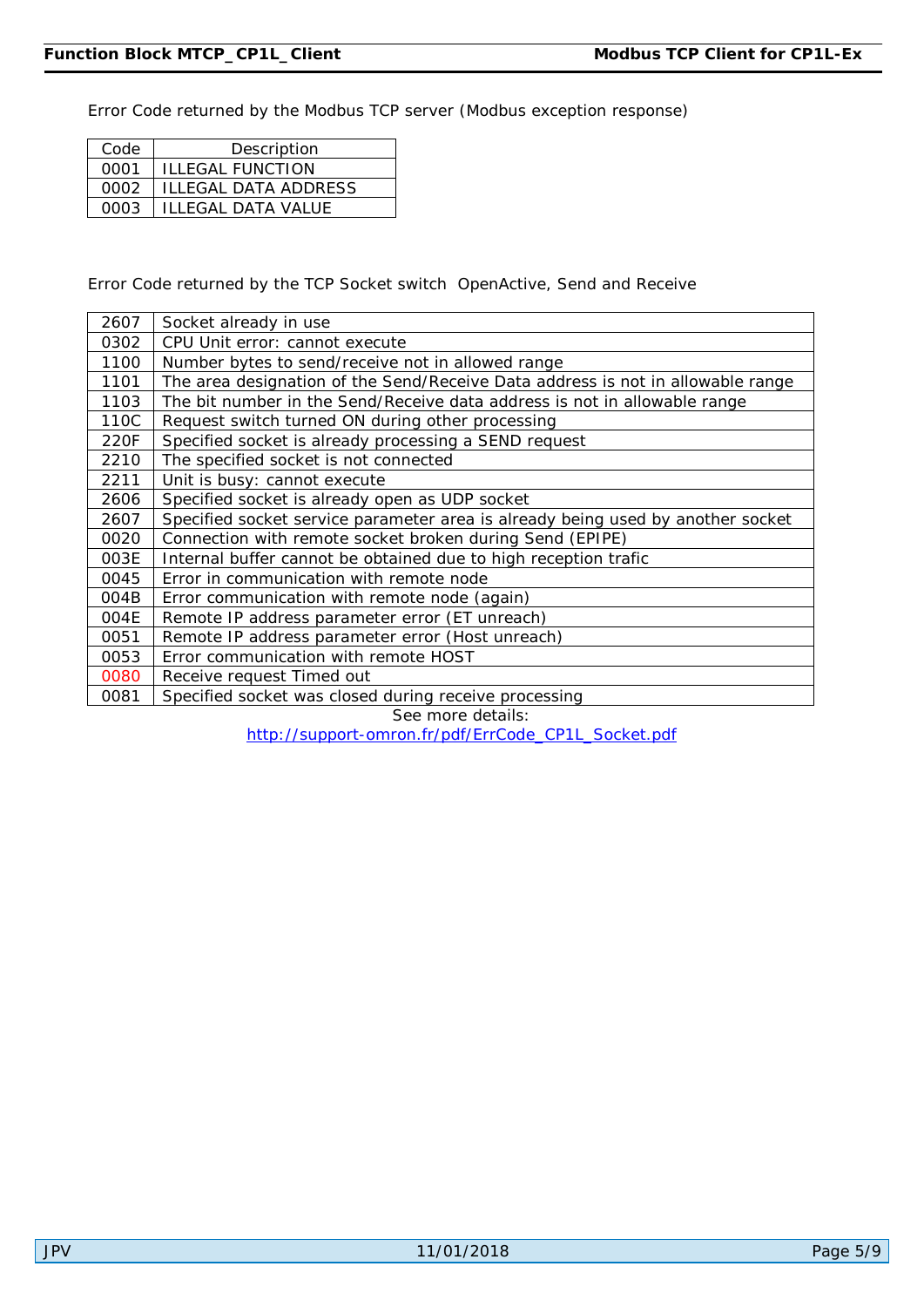# **Timing charts**

The minimum time to execute the function block is 40ms when the PLC scan time is around 1ms. When scan time is about 5ms (all 7 FB MTCP\_CP1L activated), time to execute the FB is 50ms See below the status of related command bit and flags.



## **ANNEXE**

## **Modbus protocol**

#### **I/O memory area (CIO) Read Multiple Coils**

|     |                      |                 |    | Example: read 19 bits (CIO 0001.04 to 0002.06)                     |    |                      |                 |                 |                 |    |                 |    |                 |                 |    |                 |
|-----|----------------------|-----------------|----|--------------------------------------------------------------------|----|----------------------|-----------------|-----------------|-----------------|----|-----------------|----|-----------------|-----------------|----|-----------------|
|     |                      | Request         |    |                                                                    |    |                      |                 | Response        |                 |    |                 |    |                 |                 |    |                 |
|     |                      |                 |    | Data                                                               |    |                      |                 |                 | Data            |    |                 |    |                 |                 |    |                 |
|     | <b>Function Code</b> |                 |    | 0x01                                                               |    | <b>Function Code</b> |                 |                 | 0x01            |    |                 |    |                 |                 |    |                 |
|     | Starting Address(H)  |                 |    | 0x00                                                               |    | <b>Byte Count</b>    |                 |                 | 0x03            |    |                 |    |                 |                 |    |                 |
|     | Starting Address(L)  |                 |    | 0x14                                                               |    | Coil Status 27-20    |                 |                 | 0xCD            |    |                 |    |                 |                 |    |                 |
|     | Quantity of Coils(H) |                 |    | 0x00                                                               |    | Coil Status 35-28    |                 |                 | 0x6B            |    |                 |    |                 |                 |    |                 |
|     | Quantity of Coils(L) |                 |    | 0x13                                                               |    | Coil Status 38-36    |                 |                 | 0x05            |    |                 |    |                 |                 |    |                 |
|     |                      |                 |    |                                                                    |    |                      |                 |                 |                 |    |                 |    |                 |                 |    |                 |
|     | 15                   | 14              | 13 | 12 <sup>2</sup>                                                    | 11 | 10                   | 9               | 8               |                 | 6  | 5               | 4  | 3               | 2               |    | 0               |
| 0CH | 15                   | 14              | 13 | 12                                                                 | 11 | 10                   | 9               | 8               |                 | 6  | 5               | 4  | 3               | 2               |    | 0               |
| 1CH | 31 <sub>1</sub>      | 30 <sub>0</sub> | 29 | 28 <sub>1</sub>                                                    | 27 | 26 <sub>1</sub>      | 25 <sub>0</sub> | 24 <sub>0</sub> | 23 <sub>1</sub> | 22 | 21 <sub>0</sub> | 20 | 19              | 18              | 17 | 16              |
| 2CH | 47                   | 46              | 45 | 44                                                                 | 43 | 42                   | 41              | 40              | 39              | 38 | 37 $\rho$       | 36 | 35 <sub>0</sub> | 34 <sub>1</sub> | 33 | 32 <sub>0</sub> |
| 3CH | 63                   | 62              | 61 | 60                                                                 | 59 | 58                   | 57              | 56              | 55              | 54 | 53              | 52 | 51              | 50              | 49 | 48              |
|     |                      |                 |    | Italic characters show the ON/OFF(1/0) status of its bit condition |    |                      |                 |                 |                 |    |                 |    |                 |                 |    |                 |

*Italic characters* show the ON/OFF(1/0) status of its bit condition.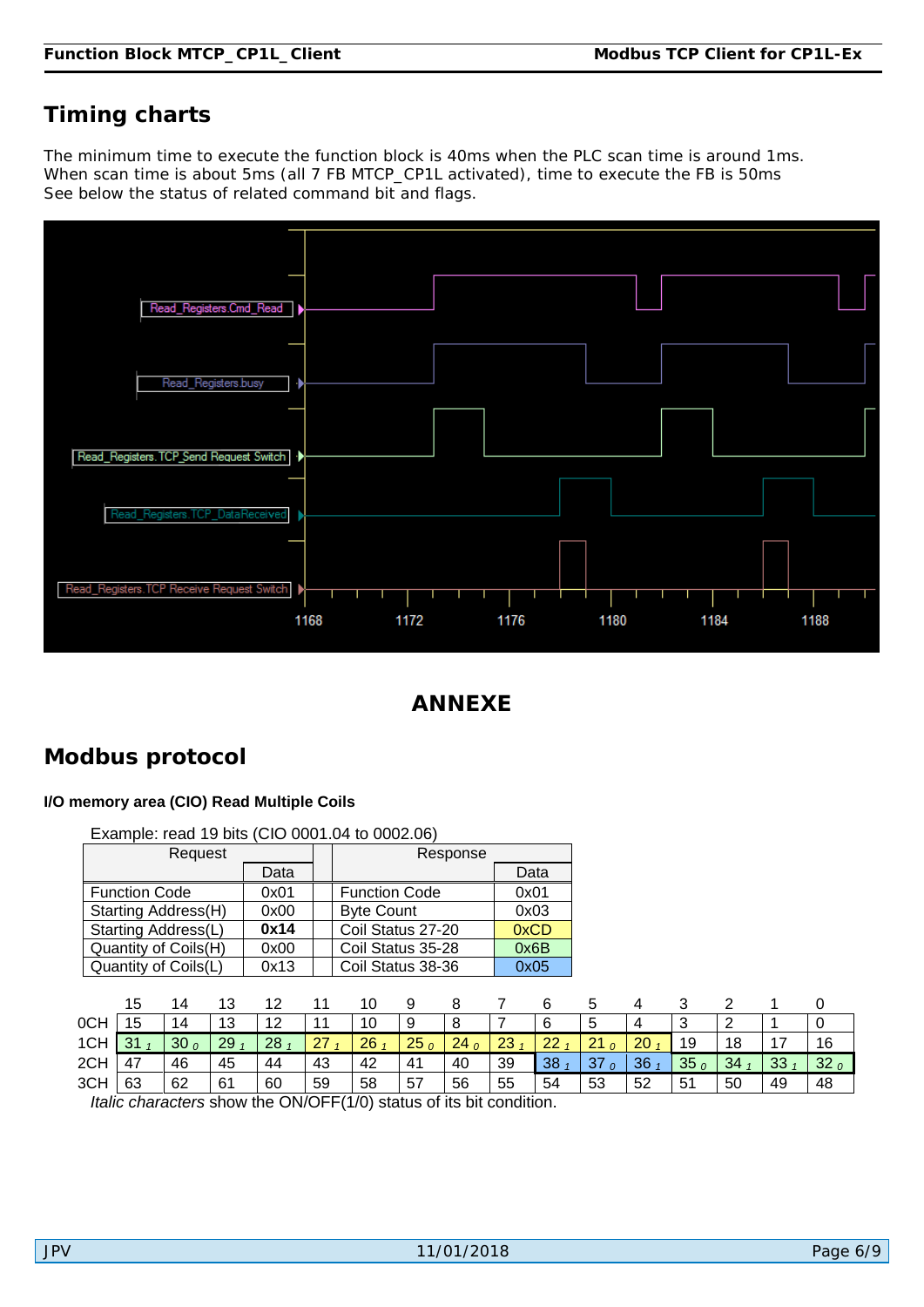#### **Reads registers in I/O memory area**

#### Example: read 3 words (DM 1000 to DM 1002)

| Request                                            |          |   |                          | Response |   |   |      |   |   |
|----------------------------------------------------|----------|---|--------------------------|----------|---|---|------|---|---|
|                                                    | Data     |   |                          |          |   |   | Data |   |   |
| <b>Function Code</b>                               | 0x03     |   | <b>Function Code</b>     |          |   |   | 0x03 |   |   |
| Starting Address(H)                                | 0x03     |   | <b>Byte Count</b>        |          |   |   | 0x06 |   |   |
| Starting Address(L)                                | 0xE8     |   | Register Value(H)DM1000  |          |   |   | 0xAB |   |   |
| Quantity of Registers(H)                           | 0x00     |   | Register Value(L) DM1000 |          |   |   | 0x12 |   |   |
| Quantity of Registers(L)                           | 0x03     |   | Register Value(H)DM1001  |          |   |   | 0x56 |   |   |
|                                                    |          |   | Register Value(L) DM1001 |          |   |   | 0x78 |   |   |
|                                                    |          |   | Register Value(H)DM1002  |          |   |   | 0x97 |   |   |
|                                                    |          |   | Register Value(L) DM1002 |          |   |   | 0x13 |   |   |
|                                                    |          |   |                          |          |   |   |      |   |   |
| DМ<br>15<br>12<br>14<br>13<br>$\sim$ $\sim$ $\sim$ | 10<br>11 | 9 | 8                        | 6        | 5 | 4 | 3    | 2 | 0 |

| DМ   | 1 L<br>w | 14 | . .<br>v | . .<br>$\sim$ | . . | <b>11</b> |  |  |  |  |  |
|------|----------|----|----------|---------------|-----|-----------|--|--|--|--|--|
| 1000 |          |    |          |               |     |           |  |  |  |  |  |
| 1001 |          |    |          |               |     |           |  |  |  |  |  |
| 1002 |          |    |          |               |     |           |  |  |  |  |  |

#### **Writes single coil.**

#### Example: write 1 coil. (CIO 0002.02 ON)

| Request              |      | Response             |      |
|----------------------|------|----------------------|------|
|                      | Data |                      | Data |
| <b>Function Code</b> | 0x05 | <b>Function Code</b> | 0x05 |
| Output Address(H)    | 0x00 | Output Address(H)    | 0x00 |
| Output Address(L)    | 0x22 | Output Address(L)    | 0x22 |
| Output Value(H)      | 0xFF | Output Value(H)      | 0xFF |
| Output Value(L)      | 0x00 | Output Value(L)      | 0x00 |

|     | 15     |         |    |           |    |    |    |    |    |    |    |    |                 |    |    |                 |
|-----|--------|---------|----|-----------|----|----|----|----|----|----|----|----|-----------------|----|----|-----------------|
| 0CH | 15     | 14      | 13 | 12<br>' 4 |    | 10 |    |    |    |    |    | 4  | u               |    |    |                 |
| 1CH | ີ<br>ັ | 30 $_0$ | 29 | 28        | 27 | 26 | 25 | 24 | 23 | 22 | 21 | 20 | 19              | 18 | -  | 16              |
| 2CH | 47     | 46      | 45 | 44        | 43 | 42 | 41 | 40 | 39 | 38 | 37 | 36 | 35 <sub>1</sub> | 34 | 33 | 32 <sub>0</sub> |
| 3CH | 63     | 62      | 61 | 60        | 59 | 58 | 57 | 56 | 55 | 54 | 53 | 52 | 51              | 50 | 49 | 48              |

*Italic characters* show the ON/OFF(1/0) status of its bit condition.

#### **Writes single register.**

#### Example: write &h3AC5 to DM 2000.

| Request              |                  | Response             |                  |
|----------------------|------------------|----------------------|------------------|
|                      | Data             |                      | Data             |
| <b>Function Code</b> | 0x06             | <b>Function Code</b> | 0x06             |
| Register Address(H)  | 0x07             | Register Address(H)  | 0x07             |
| Register Address(L)  | 0xD <sub>0</sub> | Register Address(L)  | 0xD <sub>0</sub> |
| Register Value(H)    | 0x3A             | Register Value(H)    | 0x3A             |
| Register Value(L)    | 0xC5             | Register Value(L)    | 0xC5             |
|                      |                  |                      |                  |

| <b>DM</b> | 15 | 14 | 12<br>ں ا | 12<br>. <u>.</u> | 4.4 | 10 | a |  |  |  |  |  |
|-----------|----|----|-----------|------------------|-----|----|---|--|--|--|--|--|
| 2000      |    |    |           |                  |     |    |   |  |  |  |  |  |
| 2001      |    |    |           |                  |     |    |   |  |  |  |  |  |
| 2002      |    |    |           |                  |     |    |   |  |  |  |  |  |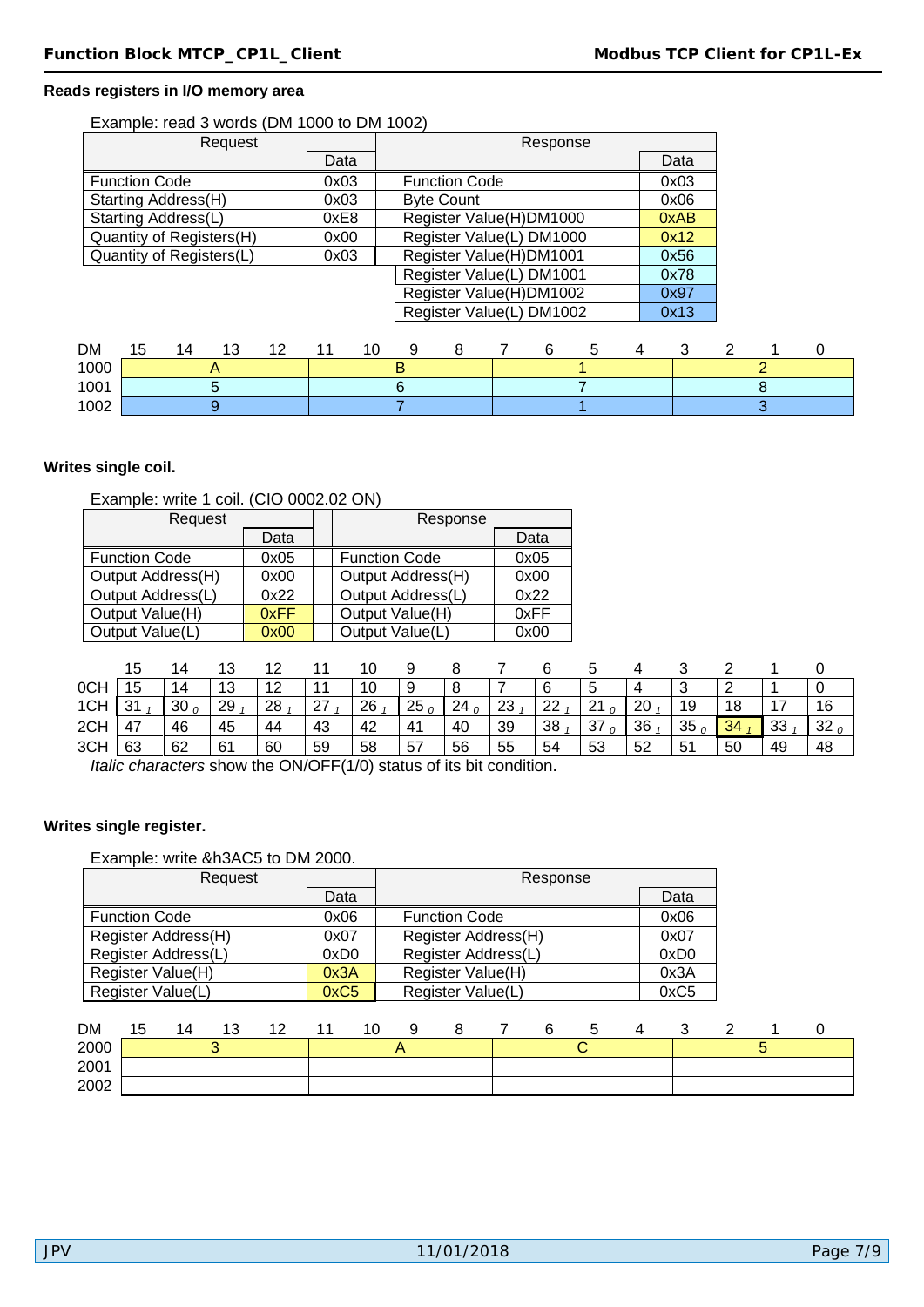#### **Writes registers.**

Example: write 2 words into DM1000-1001.

| Request                    |          |                          | Response |      |   |   |   |
|----------------------------|----------|--------------------------|----------|------|---|---|---|
|                            | Data     |                          |          | Data |   |   |   |
| <b>Function Code</b>       | 0x10     | <b>Function Code</b>     |          | 0x10 |   |   |   |
| Starting Address(H)        | 0x03     | Starting Address(H)      |          | 0x03 |   |   |   |
| Starting Address(L)        | 0xE8     | Starting Address(L)      |          | 0xE8 |   |   |   |
| Quantity of Registers(H)   | 0x00     | Quantity of Registers(H) |          | 0x00 |   |   |   |
| Quantity of Registers(L)   | 0x02     | Quantity of Registers(L) |          | 0x02 |   |   |   |
| <b>Byte Count</b>          | 0x04     |                          |          |      |   |   |   |
| Registers Value(H)         | 0x3A     |                          |          |      |   |   |   |
| Registers Value(L)         | 0xC5     |                          |          |      |   |   |   |
| Registers Value(H)         | 0x97     |                          |          |      |   |   |   |
| Registers Value(L)         | 0x13     |                          |          |      |   |   |   |
|                            |          |                          |          |      |   |   |   |
| DM<br>15<br>14<br>13<br>12 | 10<br>11 | 8<br>9                   | 6<br>5   | 4    | 3 | 2 | 0 |
| 3<br>1000                  |          | A                        | С        |      |   | 5 |   |
| 1001<br>9                  |          |                          |          |      |   | 3 |   |

#### **Writes Multiple coils.**

Example: In the case of writing 10 bits ( xxxx xx11 1100 1101) to CIO 0001.04.

 $(X = \text{ignored.})$ 

| Request                |      | Response               |      |
|------------------------|------|------------------------|------|
|                        | Data |                        | Data |
| <b>Function Code</b>   | 0x0F | <b>Function Code</b>   | 0x0F |
| Starting Address(H)    | 0x00 | Starting Address(H)    | 0x00 |
| Starting Address(L)    | 0x13 | Starting Address(L)    | 0x13 |
| Quantity of Outputs(H) | 0x00 | Quantity of Outputs(H) | 0x00 |
| Quantity of Outputs(L) | 0x0A | Quantity of Outputs(L) | 0x0A |
| <b>Byte Count</b>      | 0x02 |                        |      |
| Output Value(H)        | 0x3A |                        |      |
| Output Value(L)        | 0x01 |                        |      |

|  |  | 15  14  13  12  11  10  9  8  7  6  5  4  3  2  1  0                                                                                |  |  |  |  |  |  |
|--|--|-------------------------------------------------------------------------------------------------------------------------------------|--|--|--|--|--|--|
|  |  | 0CH 15 14 13 12 11 10 9 8 7 6 5 4 3 2 1 0                                                                                           |  |  |  |  |  |  |
|  |  | 1CH 31 $_0$ 30 $_0$ 29 $_0$ 28 $_1$ 27 $_0$ 26 $_0$ 25 $_1$ 24 $_1$ 23 $_1$ 22 $_0$ 21 $_1$ 20 $_0$ 19 $_0$ 18 $_0$ 17 $_0$ 16 $_0$ |  |  |  |  |  |  |

*Italic characters* show the ON/OFF(1/0) status of its bit condition.